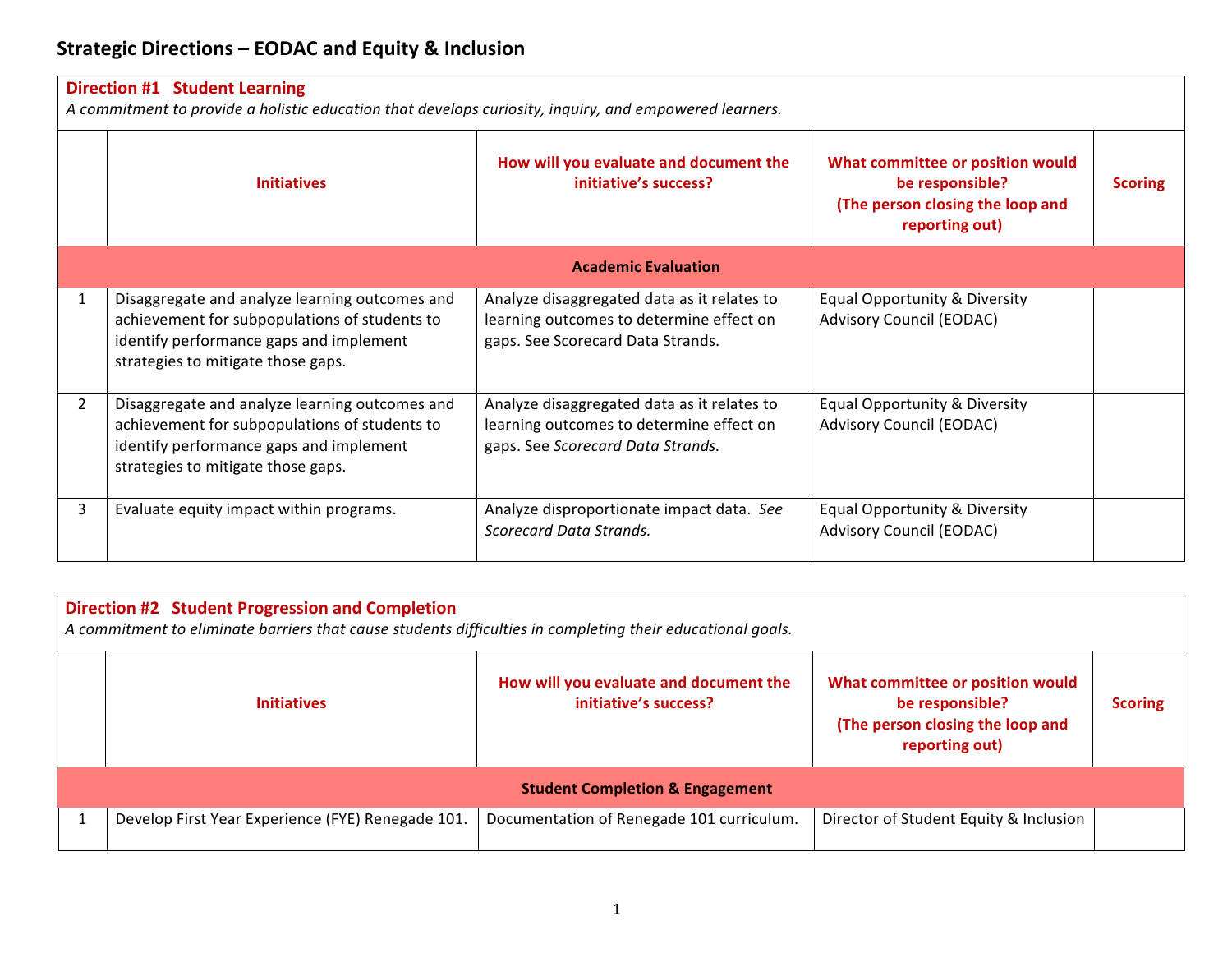## **Strategic Directions – EODAC and Equity & Inclusion**

| $\overline{2}$ | Develop, implement, review and update<br>comprehensive plans to better coordinate in-<br>reach, outreach, and recruitment activities.                                          | Documentation of comprehensive plans.                                                                                                                                                                                                                                                                                | Director of Student Equity & Inclusion |
|----------------|--------------------------------------------------------------------------------------------------------------------------------------------------------------------------------|----------------------------------------------------------------------------------------------------------------------------------------------------------------------------------------------------------------------------------------------------------------------------------------------------------------------|----------------------------------------|
|                |                                                                                                                                                                                | <b>Student Equity</b>                                                                                                                                                                                                                                                                                                |                                        |
| 3              | Enhance orientation, placement testing and<br>counseling efforts for impacted groups.                                                                                          | Reports on impacted groups' matriculation<br>completion.                                                                                                                                                                                                                                                             | Director of Student Equity & Inclusion |
| 4              | Scale up college and community mentors for<br>mentorship programs.                                                                                                             | Documented mentors in programs like<br>African American Success Through Excellence<br>and Persistence (ASTEP), African American<br>Male Mentoring Program (AAMMP), Padrinos<br>and similar programs.                                                                                                                 | Director of Student Equity & Inclusion |
| 5 <sup>1</sup> | Implement and scale up interventions and other<br>initiatives targeting underserved student<br>populations.                                                                    | Documentation of the offerings for<br>underserved students: Making it Happen<br>Faculty and Staff Advisor Program (MIHFSA);<br>African American Male Mentoring Program<br>(AAMMP); African American Success Through<br>Excellence and Persistence (ASTEP); and<br>Latino Initiative activities, and similar efforts. | Director of Student Equity & Inclusion |
| 6              | Complete Comprehensive Student Educational<br>Planning through Student Equity initiatives to<br>assist disproportionately impacted students attain<br>higher rates of success. | Reports from ASTEP, AAMMP, Padrinos, and<br>other Latino Initiatives of CSEP completed.                                                                                                                                                                                                                              | Director of Student Equity & Inclusion |
| $\overline{7}$ | Reach out to younger and underserved student<br>populations to increase educational awareness.                                                                                 | Open house events each semester providing<br>event registration and sign in to track<br>attendance in order to follow up on student<br>enrollment.                                                                                                                                                                   | Director of Student Equity & Inclusion |